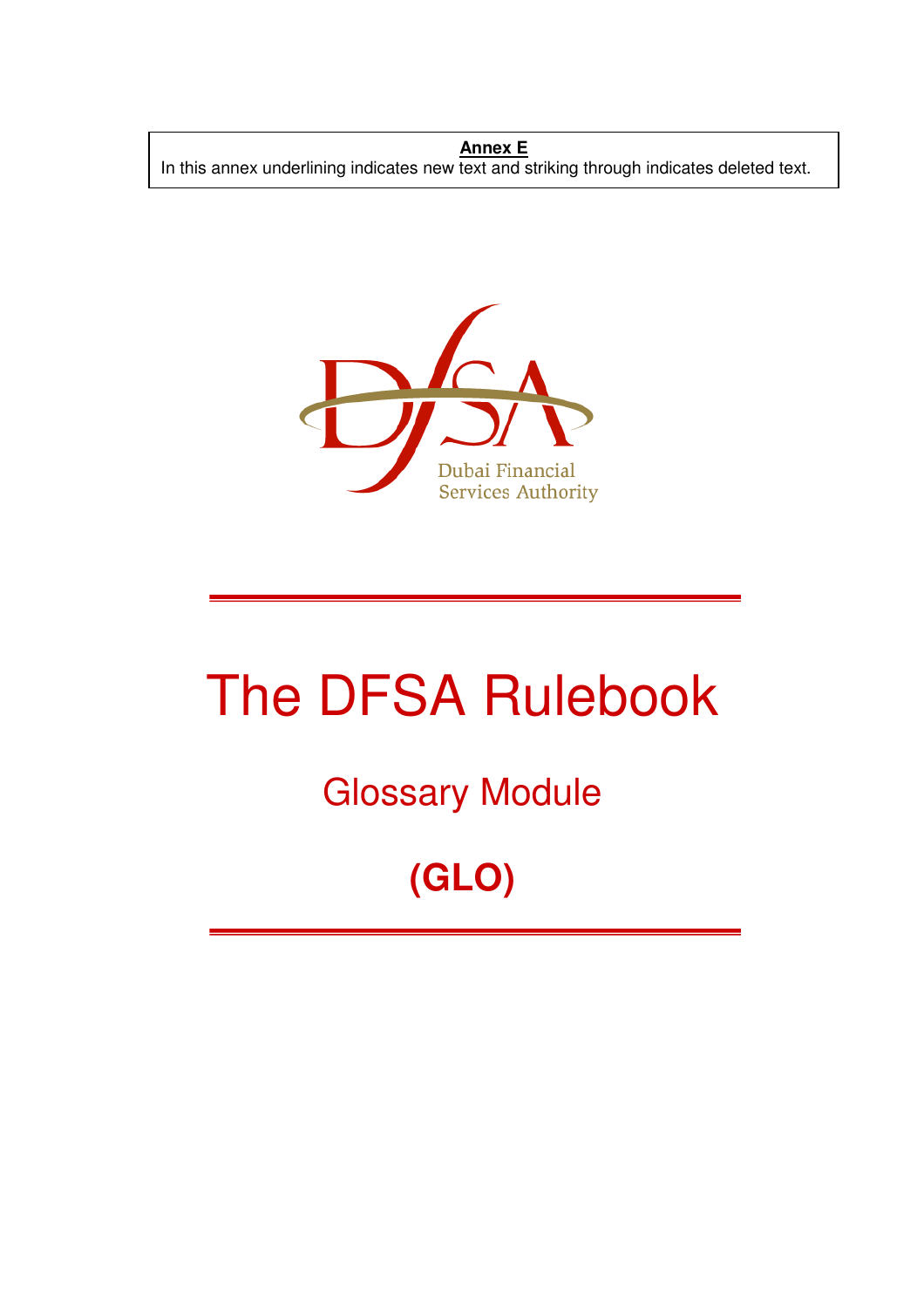

#### **2 GLOSSARY**

### **C**

| <b>Defined Term</b>                                                     | <b>Definition</b>                                                                                             |
|-------------------------------------------------------------------------|---------------------------------------------------------------------------------------------------------------|
| Class 7 Capital Requirement<br><del>Giass / Gapliar Regulierierii</del> | The capital requirement calculated in accordance with<br><b>PIN</b> contion 1 5<br><del>111 scuibh 4.J.</del> |

#### **……………..**

#### **D**

| <b>Defined Term</b>                           | <b>Definition</b>                                                                                                                                                               |
|-----------------------------------------------|---------------------------------------------------------------------------------------------------------------------------------------------------------------------------------|
| Direct Long-Term Insurance                    | Long-Term Insurance that is not reinsurance                                                                                                                                     |
| Direct Long-Term Insurance<br><b>Business</b> | The business of Effecting Contracts of Insurance or<br>Carrying Out Contracts of Insurance, where the<br>Contracts of Insurance are contracts of Direct Long-<br>Term Insurance |

#### **………………**

### **F**

| <b>Defined Term</b>    | <b>Definition</b>                                                                                                                                                                                                                                                                                                                                                                                                                                                                                                                                                                                                                                |
|------------------------|--------------------------------------------------------------------------------------------------------------------------------------------------------------------------------------------------------------------------------------------------------------------------------------------------------------------------------------------------------------------------------------------------------------------------------------------------------------------------------------------------------------------------------------------------------------------------------------------------------------------------------------------------|
| <b>Financial Group</b> | A group of entities which includes an Authorised Firm<br>and:<br>any Parent incorporated in the DIFC;<br>(a)<br>any Financial Institution subsidiaries (whether direct<br>(b)<br>or indirect) of the Parent or Parents in (a) or of the<br>Authorised Firm;<br>any Financial Institution in which the Parent or<br>(c)<br>Parents in (a), the Financial Institution subsidiaries<br>in (b) or the Authorised Firm (whether direct or<br>indirect) hold 20% or more of the voting rights or<br>capital; and<br>any entity which the DFSA directs the Authorised<br>(d)<br>Firm to include in accordance with PIB Rule 7.1.2 or<br>PIN Rule 8.1.2. |